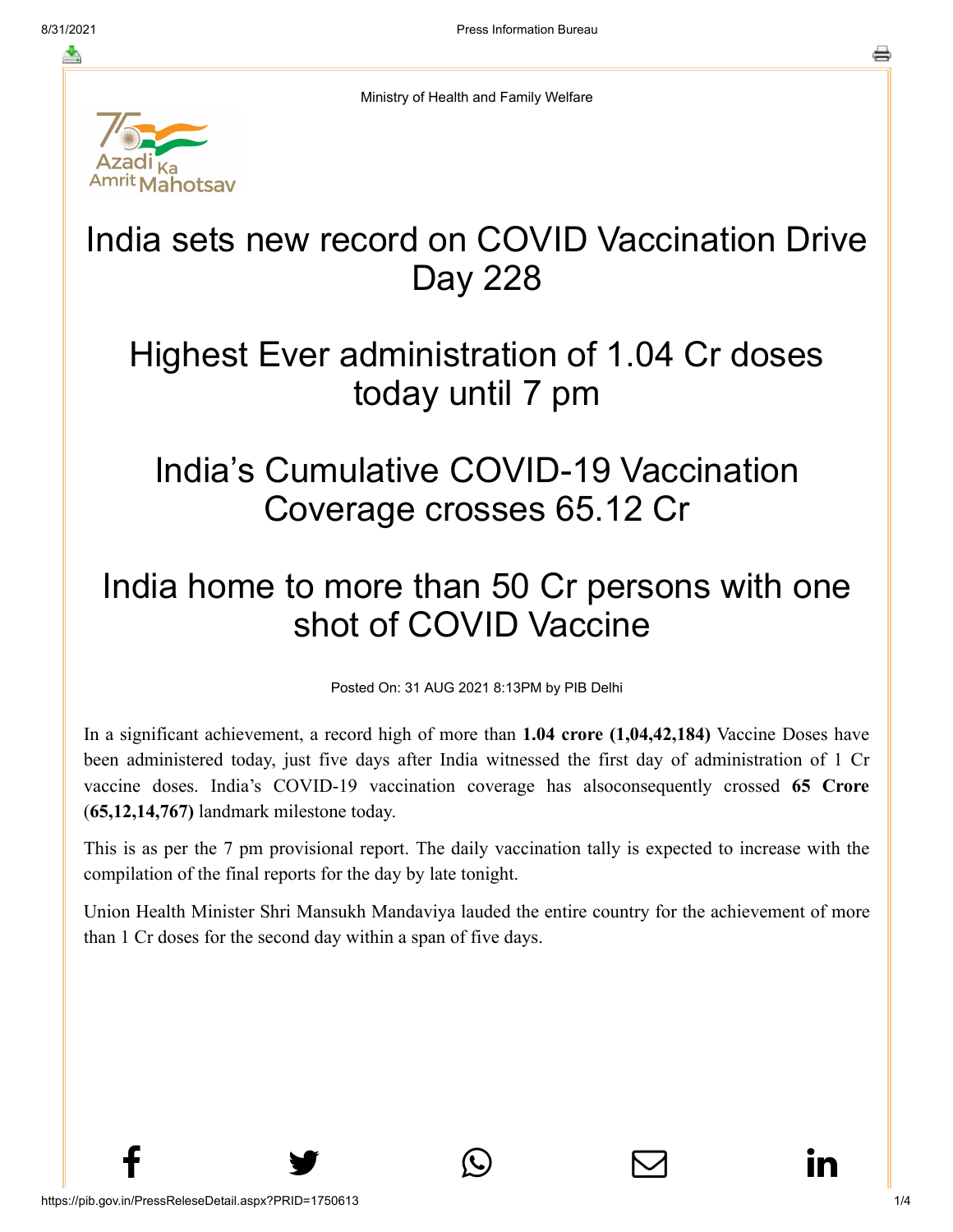#### देश ने स्थापित किया नया कीर्तिमान!

PM [@NarendraModi](https://twitter.com/narendramodi?ref_src=twsrc%5Etfw) जी के [#SabkoVaccineMuftVaccine](https://twitter.com/hashtag/SabkoVaccineMuftVaccine?src=hash&ref_src=twsrc%5Etfw) अभियान ने 1.09 करोड़ से अधिक डोज के अपने पिछले कीर्तिमान को तोड़ते हुए आज नया कीर्तिमान बनाया। देश में आज इससे अधिक टीके अब तक लग गए हैं और यह संख्या लगातार बढ़ रही है।

सभी देशवासियों को बधाई! [pic.twitter.com/0cqUTxalfw](https://t.co/0cqUTxalfw)

— Mansukh Mandaviya (@mansukhmandviya) [August 31, 2021](https://twitter.com/mansukhmandviya/status/1432686738770575361?ref_src=twsrc%5Etfw)

He also applauded the hard work of COVID warriors & diligence of citizens in helping achieve this momentous feat of **more than 50 Cr Cumulative administrations of the 1<sup>st</sup> dose** of the vaccine.

Another milestone achieved in the world's largest vaccination drive under PM [@NarendraModi](https://twitter.com/narendramodi?ref_src=twsrc%5Etfw) ji.

50 crore people received their first [#COVID19](https://twitter.com/hashtag/COVID19?src=hash&ref_src=twsrc%5Etfw) vaccine dose.

I applaud the hard work of COVID warriors & diligence of citizens in helping achieve this momentous feat \\$[#50crBaahubali](https://twitter.com/hashtag/50crBaahubali?src=hash&ref_src=twsrc%5Etfw) [pic.twitter.com/5LycWu7Qst](https://t.co/5LycWu7Qst)

— Mansukh Mandaviya (@mansukhmandviya) [August 31, 2021](https://twitter.com/mansukhmandviya/status/1432691652930387974?ref_src=twsrc%5Etfw)

The cumulative coverage of vaccine doses, segregated based on population priority groups, is as follows:

| <b>Cumulative Vaccine Dose Coverage</b> |                      |                 |  |  |
|-----------------------------------------|----------------------|-----------------|--|--|
| <b>HCWs</b>                             | $1st$ Dose           | 1,03,58,383     |  |  |
|                                         | $2nd$ Dose           | 83,89,866       |  |  |
| <b>FLWs</b>                             | 1 <sup>st</sup> Dose | 1,83,23,410     |  |  |
|                                         | $2nd$ Dose           | 1,32,25,370     |  |  |
| Age Group 18-44 years                   | 1 <sup>st</sup> Dose | 25, 32, 89, 059 |  |  |
|                                         | $2nd$ Dose           | 2,85,62,650     |  |  |
|                                         |                      | In              |  |  |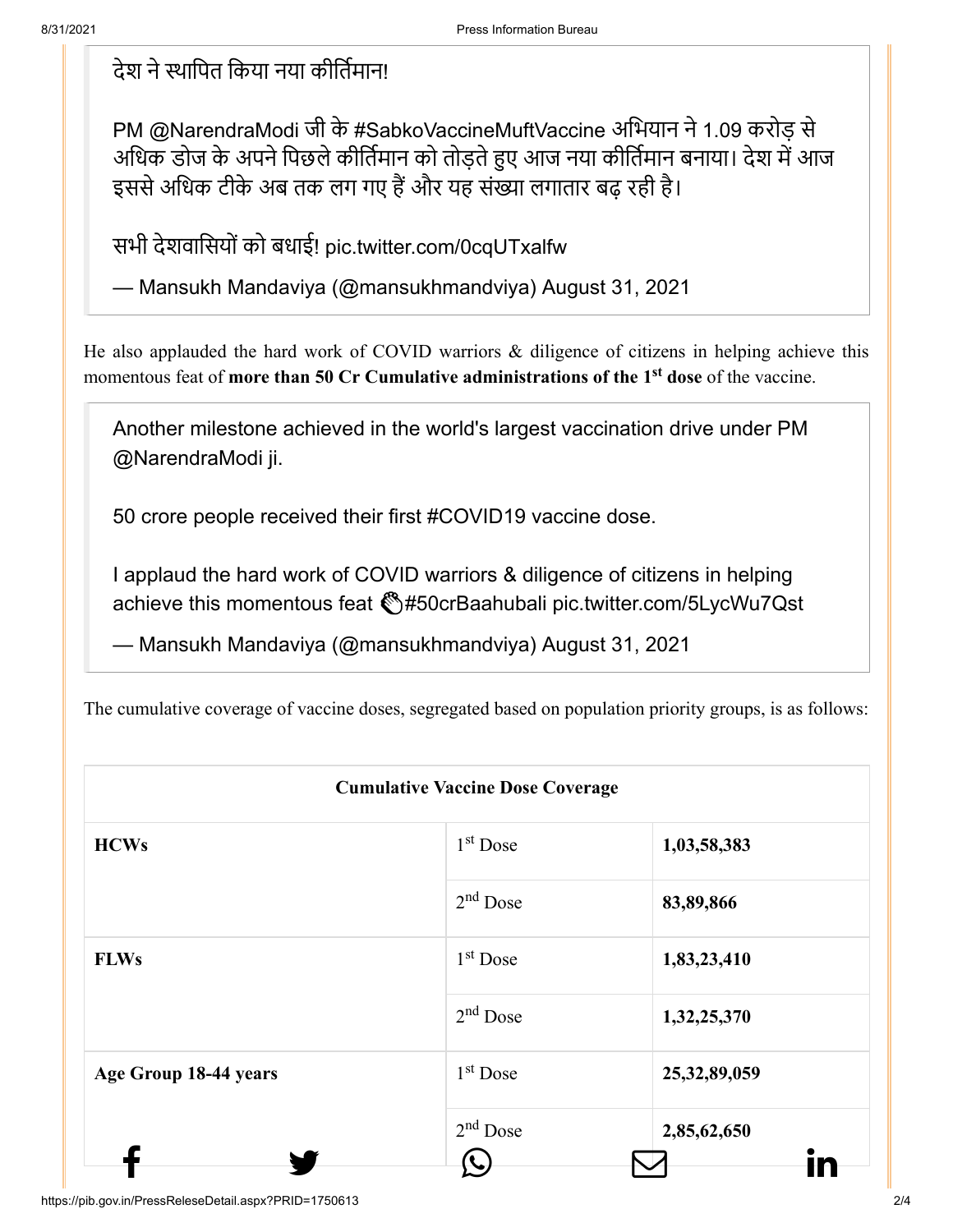8/31/2021 Press Information Bureau

| Age Group 45-59 years                        | 1 <sup>st</sup> Dose | 13, 16, 49, 547 |
|----------------------------------------------|----------------------|-----------------|
|                                              | $2nd$ Dose           | 5,49,49,421     |
| Over 60 years                                | $1st$ Dose           | 8,72,83,530     |
|                                              | $2nd$ Dose           | 4,51,83,531     |
| Cumulative 1 <sup>st</sup> dose administered |                      | 50,09,03,929    |
| Cumulative 2 <sup>nd</sup> dose administered |                      | 15,03,10,838    |
| <b>Total</b>                                 |                      | 65, 12, 14, 767 |

Today's achievement in the vaccination exercise, segregated by population priority groups, is as follows:

| Date: 31 <sup>st</sup> August, 2021 (228th Day) |                      |           |  |
|-------------------------------------------------|----------------------|-----------|--|
| <b>HCWs</b>                                     | $1st$ Dose           | 623       |  |
|                                                 | $2nd$ Dose           | 18,213    |  |
| <b>FLWs</b>                                     | $1st$ Dose           | 2289      |  |
|                                                 | $2nd$ Dose           | 83,872    |  |
| Age Group 18-44 years                           | 1 <sup>st</sup> Dose | 56,43,704 |  |
|                                                 | $2nd$ Dose           | 12,78,568 |  |
| Age Group 45-59 years                           | 1 <sup>st</sup> Dose | 14,01,387 |  |
|                                                 | $2nd$ Dose           | 9,10,270  |  |
| Over 60 years                                   | 1 <sup>st</sup> Dose | 6,40,886  |  |
|                                                 | 2 <sup>nd</sup> Dose | 4,62,372  |  |
|                                                 |                      | IN        |  |